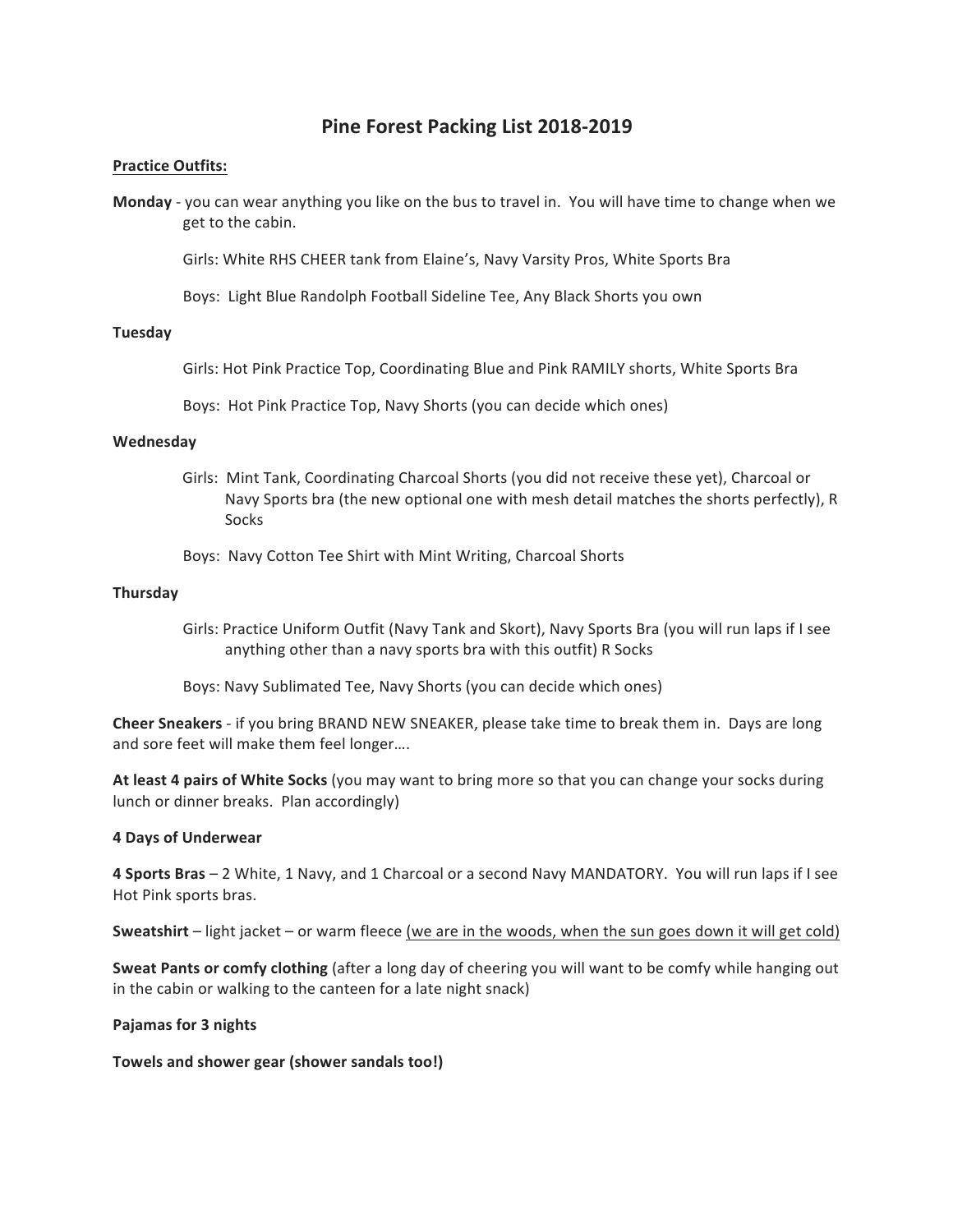**Bed Linen for twin size bunk** (pillow cases, blankets, sleeping bag, sheet set, whatever you need to sleep. Beds are provided, but no sheets or pillow so **BRING YOUR OWN!**)

**Personal Fans!** Please remember, if every outlet is used at the same time, you might short circuit the electricity in the cabin. Plan for 2-4 LARGE FANS instead of 32 small ones. Personal battery operated fans will be helpful as well

**Personal grooming items** (tooth brush/paste, razor, shave cream, **CHAP STICK,** "lady products" like tampons, etc)

Hair care (shampoo, conditioner, elastics, bobby pins, gel, whatever you need to make a good impression)

**Flashlight** (just in case). We are in the woods and it will get DARK after the sun goes down.

**Alarm Clock** (if you rely on your cell phone BRING A CHARGER! There is no service and your phone will be roaming and batteries dye quickly in the woods!)

**Bathing suit** (there is a pool on the camp grounds, if you would like to swim we may have some time)

**Refillable water bottle/Jug** (there are few water breaks. If you have your water bottle you will be able to stay hydrated. Remember, every other athlete will be given breaks the same time as you and refilling bottle may be difficult. One large bottle that stays cold will be better than smaller bottles)

**Snacks** (there are only 3 meals served / day with long breaks in between – especially after dinner. If you would like you can bring granola bars, water bottles, whatever you need. There is no fridge – so keep it simple)

**Freshman and Seniors** – if you are incorporating any props for your talent show performance, please don't forget them  $\odot$ 

**Lunch for Travel Day 1** – we leave the HS very early in the morning and your first meal is not served until around 6pm. You may want to bring a sandwhich or snacks.

**Optional Spending Money** (between \$50 - \$100 is PLENTY). There is a camp store with Pine Forest Cheer Gear like t-shirts, sweatshirts, and sweatpants. There is also a canteen that sells Pizza, Ice Cream, and Late Night Snacks if you want.

**We are able to decorate our bunk**. If you would like feel free to bring streamers, posters, anything you would like to make the place your own! ANY DECORATIONS MUST BE HELD UP WITH THUMB TACKS – **NOT TAPE**. PLEASE PLAN ACCORDINGLY.

**The theme this year is OUT OF THIS WORLD** and UCA will be hosting a Pep Rally one of the evenings. Bring any Alien, Spaceship, Out of this world themed gear you can!

**SUNSCREEN** – if you choose to wear your hair in braids with visible parts, please bring a SPRAY SUNSCREEN to get in the part.

**Bug Spray**